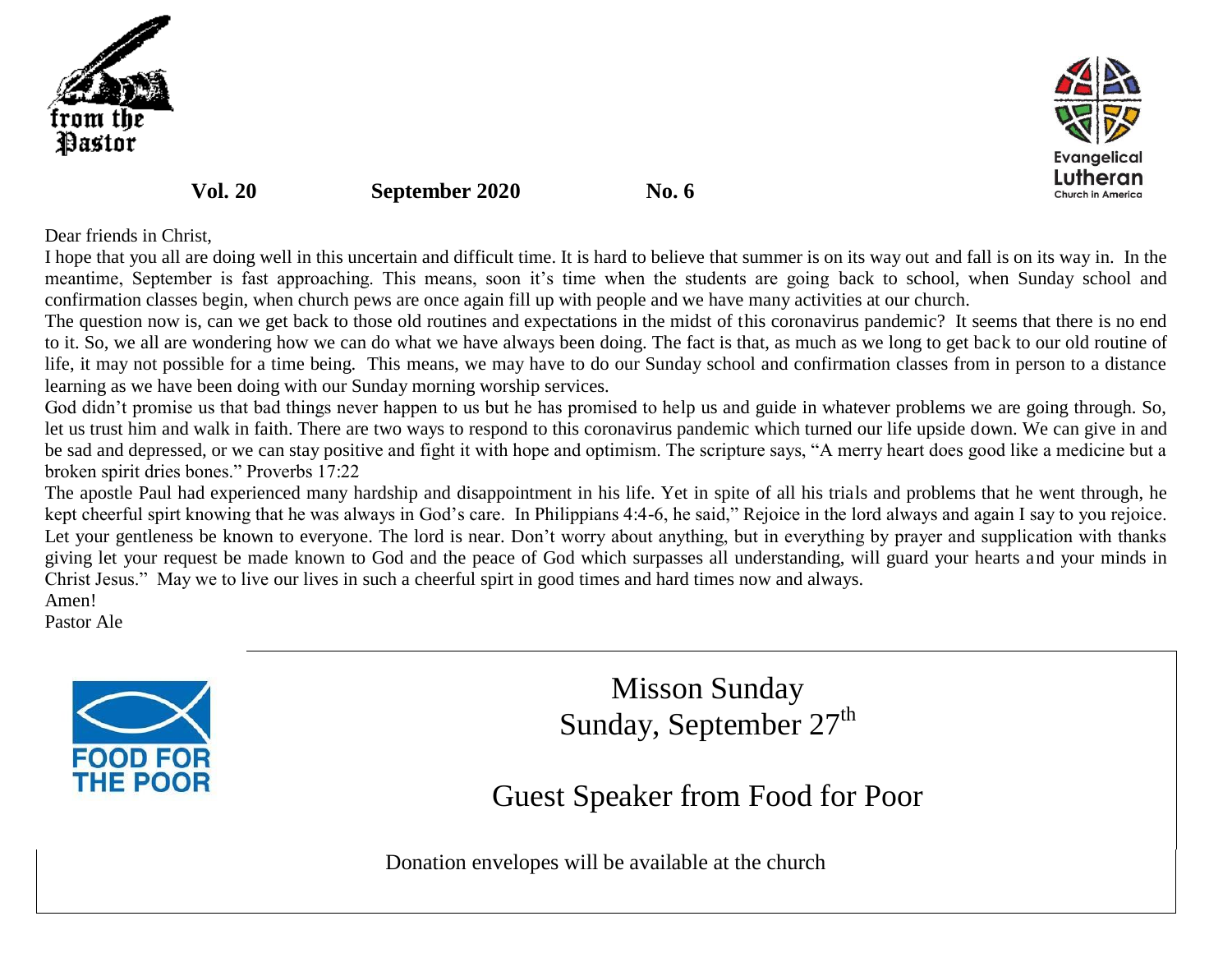

**President's Message Laura Rude**

Dear Zion Church Family-

Life as we know it came to a screeching halt in March. Fast forward 6 months and some would think it hasn't moved at all. I would beg to differ. I believe we are stronger, more grounded, more connected & leaning on our faith in God more than ever! God is alive and at work every day in our hearts, our families and in our church. His love for us has never wavered. Not even for a second! Praise God! With harvest in full swing, back-to-school around the corner & the cooler nights we are about to turn the page from summer to fall. With that said, my continued goal is to start in-person church and get back to our normal church activities as soon as it's responsible to do so. The Council will meet again on September 8<sup>th</sup> to discuss a re-open plan. Please continue to visit our website, listen to announcements in our Sunday broadcasts or review our e-bulletin. If you want to sign up for the e-bulletin, please email the church - [ziontrf@mncable.net](mailto:ziontrf@mncable.net) to get signed up. Updates will be shared as it is available.

Sending a "shout out" to Pastor Ale, Madison & Linda. They have been absolutely resilient as they have had to find creative ways to do their jobs, serving the church and keep things humming along. They have been truly awesome!

Praying for wisdom, patience and courage as we continue this journey. Take good care of yourself and of one another.

God's Peace~ Laura

## FROM THE PARISH NURSE

Welcome to Fall! This is a great time of year to appreciate what God has blessed us with, as we experience this changing season. As you have heard a million times, this is different. Different does not always mean bad, just a change. Remember that what we focus on seems to get bigger, so choose that focus to be positive. It seems negativity these days overcome us quicker, but we **Nurse** know with Gods Love wrapped around us we can override that negativity with positive thoughts. Every day start your day with a prayer of thanks and focus on, what is a "Happy Thought". Grow this thought with good action. This may be just thinking pleasant memories, calling a friend, sitting outside with a friend using the word we hear often "social distancing' , sitting outside or by a window watching the blessings of the

seasons. We can still do many things if we remember the new normal, keeping everyone safe and our kids safe in a great learning environment. Thank you to our very great skilled, and energized School Administration, Teachers, staff and students, working hard to maximize education for all. Let us all do what we can do.

Gods Blessing to all and Stay safe in Gods Love! Sandy Knutson, Parish Nurse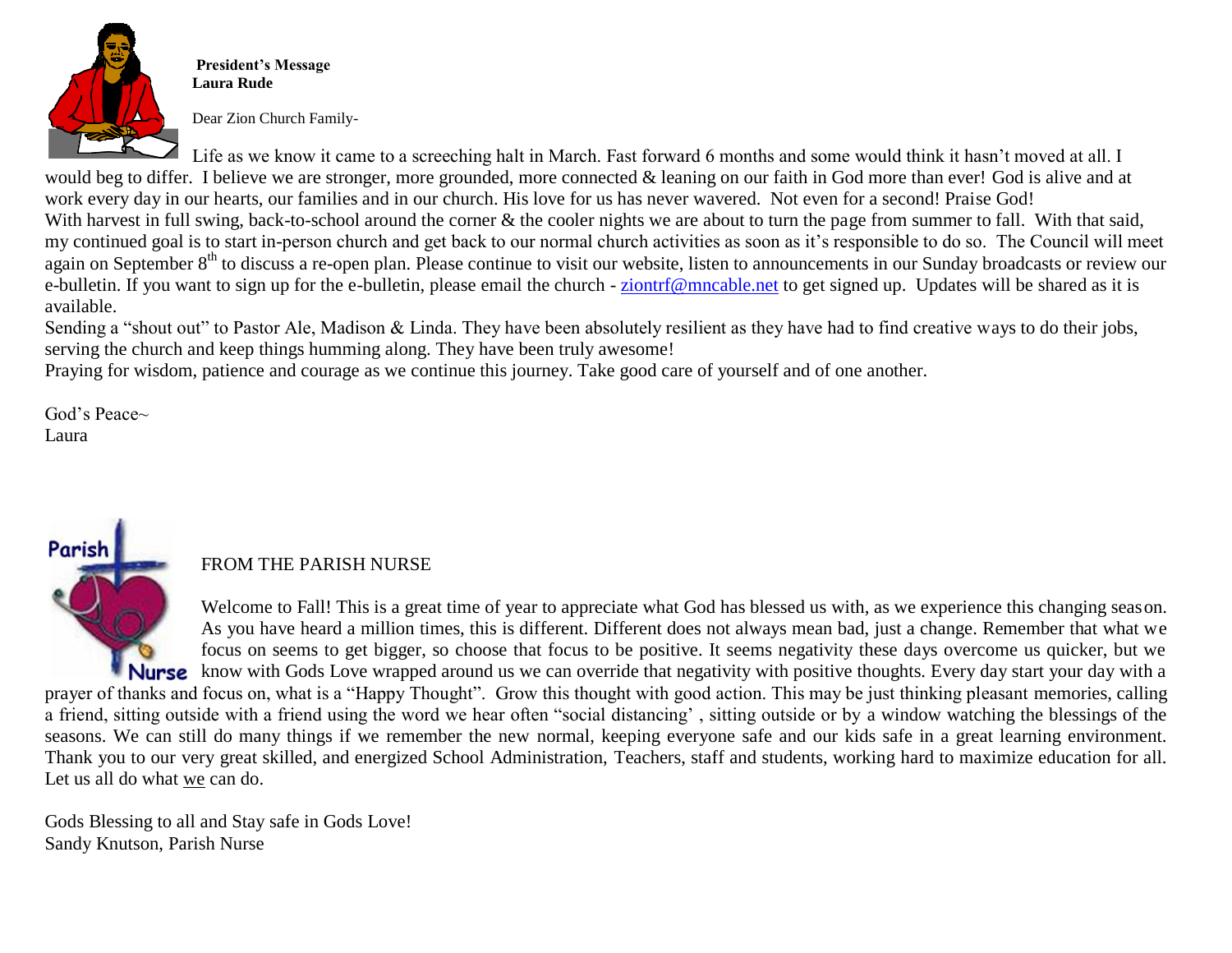

### **From the Christian Ed Youth Board:**

We are very excited to start seeing everyone again and being it may not be in the same fashion as last time, we are eager to teach God's Children through a different way.

The Christian Ed Youth Board is suggesting that Sunday School as well as Confirmation, be held virtually instead of in person at this time, to limit the amount of exposure between children and adults. The Sunday School Directors are also looking at starting Sunday School in October this year and more information will be sent out in the upcoming weeks on what to expect for fall.

The Christian Ed Youth Board will also be having our kick off meeting in the month of September and are excited to re-group again. Our plan is to come up with actionable ideas on how we can ensure and fulfill Gods Love and faith in each of the children that attend our Church.

We are looking to add more members to our board. If you are interested in joining us and having some fun, please reach out to Teri Forsberg or Lindsay Henrickson for more information!

[Lindsay08r@gmail.com](mailto:Lindsay08r@gmail.com) [terikforsberg@gmail.com](mailto:terikforsberg@gmail.com)



# **Blessing of Backpacks!**

 Sunday September 13, after worship until 10:30 All students of Zion are welcome! Zion Parking Lot Follow the signs with the arrows, wear a mask, and social distance.

#### **Hello Children of God!**

We are approaching another season in this pandemic. As I have been raised in Minnesota, I am familiar with our seasons: winter and construction. In this area of the Midwest it seems that our calendars do not coordinate with the traditional four seasons of spring, summer, autumn, and winter. We are used to having a rainy week or two in the "spring" and then it's a scorching hot week of "summer" then the leaves are turning color and next we are cheering for the winning football team. Wait- is it Christmas already?!

Seasons of life are important to recognize the growth and change that has happened with an individual. The good news is as Christians, we don't go through these alone. As the church we are one body of Christ. We listen to, we pray with, and we care for our brothers and sisters in Christ.



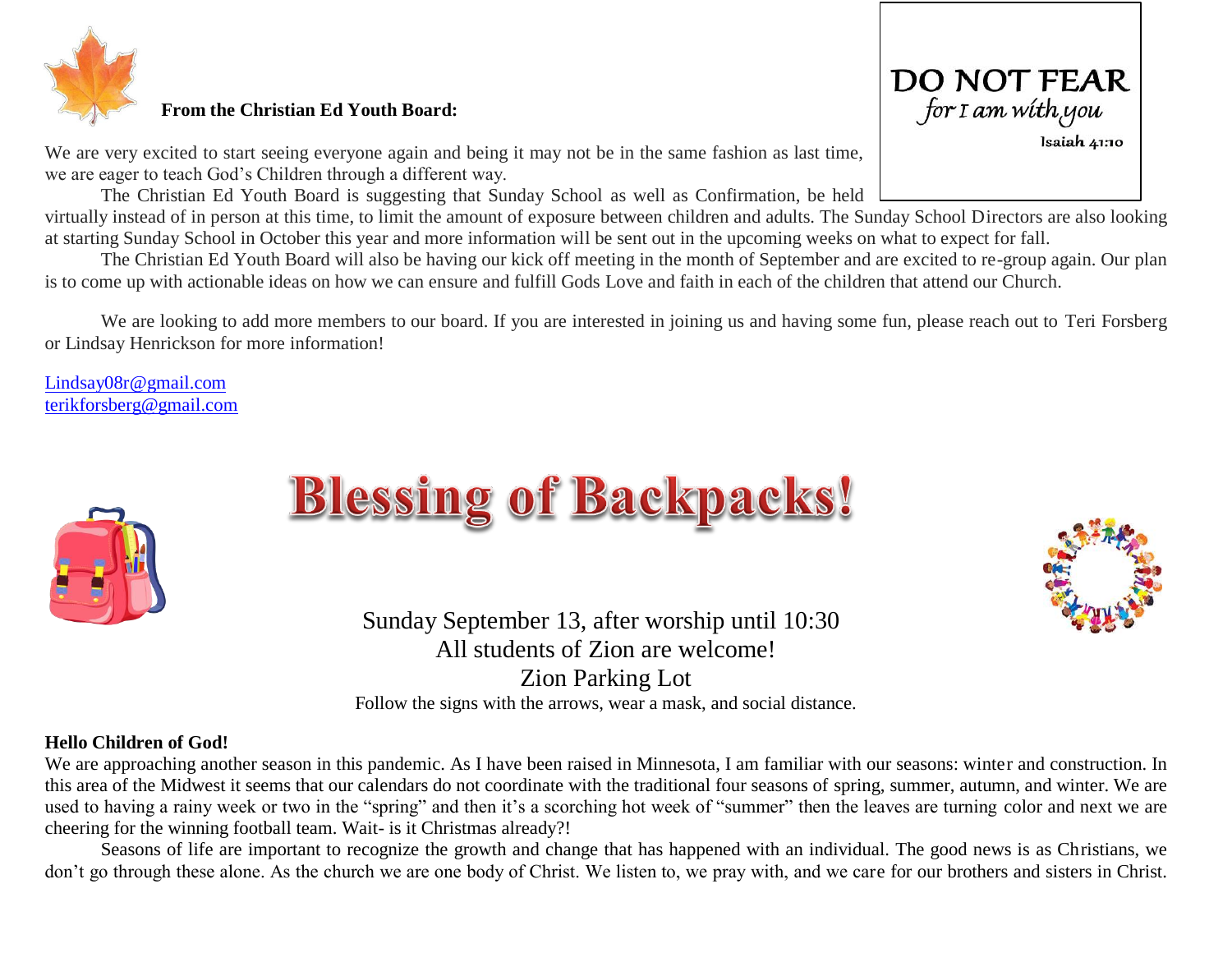In the seasons of my life working at Camp Metigoshe each campfire ended with the song, 'No One is an Island'. Hearing the youngest campers to the grandparents singing that reminder throughout ages and stages of life reminded me that God with us through every part.

So things are different. Time is still moving along. Our God is Alpha and Omega. Beginning and end. We may not know for certain the date when the pandemic will be declared to be over and we may find a new season. But this is a season, not a pause on life, but time to trust God and work with others. Things have changed from what we knew of our seasons of school, how we gather safely, even shopping requires some different directions. But thankfully faith is not something to be made for consumers, like shopping. Faith formation requires persistence, hope, and love. 1 Corinthians 13:13 tells that the greatest of these is love. Please remember that as we may be distanced from one another in location, but not as the Body of Christ.

Please keep the on-going work of those that make faith formation possible as we are starting this school season virtual. Please lift up the teachers, volunteers, coordinators, directors, facilitators, and students in your prayers. Trying new things means some more patience, grace, humility, and support.

Peace and take care, Madison Crane Director of Children, Youth, and Family Ministry Redeemer & Zion Lutheran Churches [rzyouthfam@gmail.com](mailto:rzyouthfam@gmail.com)

> Zion Lutheran's Parish Planning Council Minutes August 4, 2020

The Parish Planning Council meeting was called to order by President Laura Rude at 7:00 pm. In attendance were Laura Rude, Pastor Ale Tulu, Tim Numedahl, Barbara Overbye, Madison Crane, Marijo Nabben, Sharon Jorde, Glenice Johnson, Mike Spears, Darlene Hulteen, Teri Forsberg, Penni Nelson, Deb Holtan and guest Parish Nurse Sandy Knutson.

Pastor Ale led the council with prayer.

The minutes from the July 7, 2020 were presented. A motion was made to accept the minutes as presented. The motion was seconded and approved.

Tim Numedahl shared the information about the Payment Protection Program (PPP). A lengthy discussion was held whether or not Zion should apply for the PPP. A motion was made to pursue the Payment Protection Program, if the bank advises the risk is low. The motion was seconded and the motion was approved.

The Treasurers Report was filed for audit.

Pastor Ale reported on the Prayer Walk held on Saturday August 1st. Pastor Ale and Madison both attended.

Madison Crane reported that it's been a busy month. The blessing for graduating seniors was cancelled. She is hoping they can still find a date that will work for the blessing.

Penni Nelson reported that Silver Creek is following Zion's lead. They are meeting tomorrow night (August 5th).